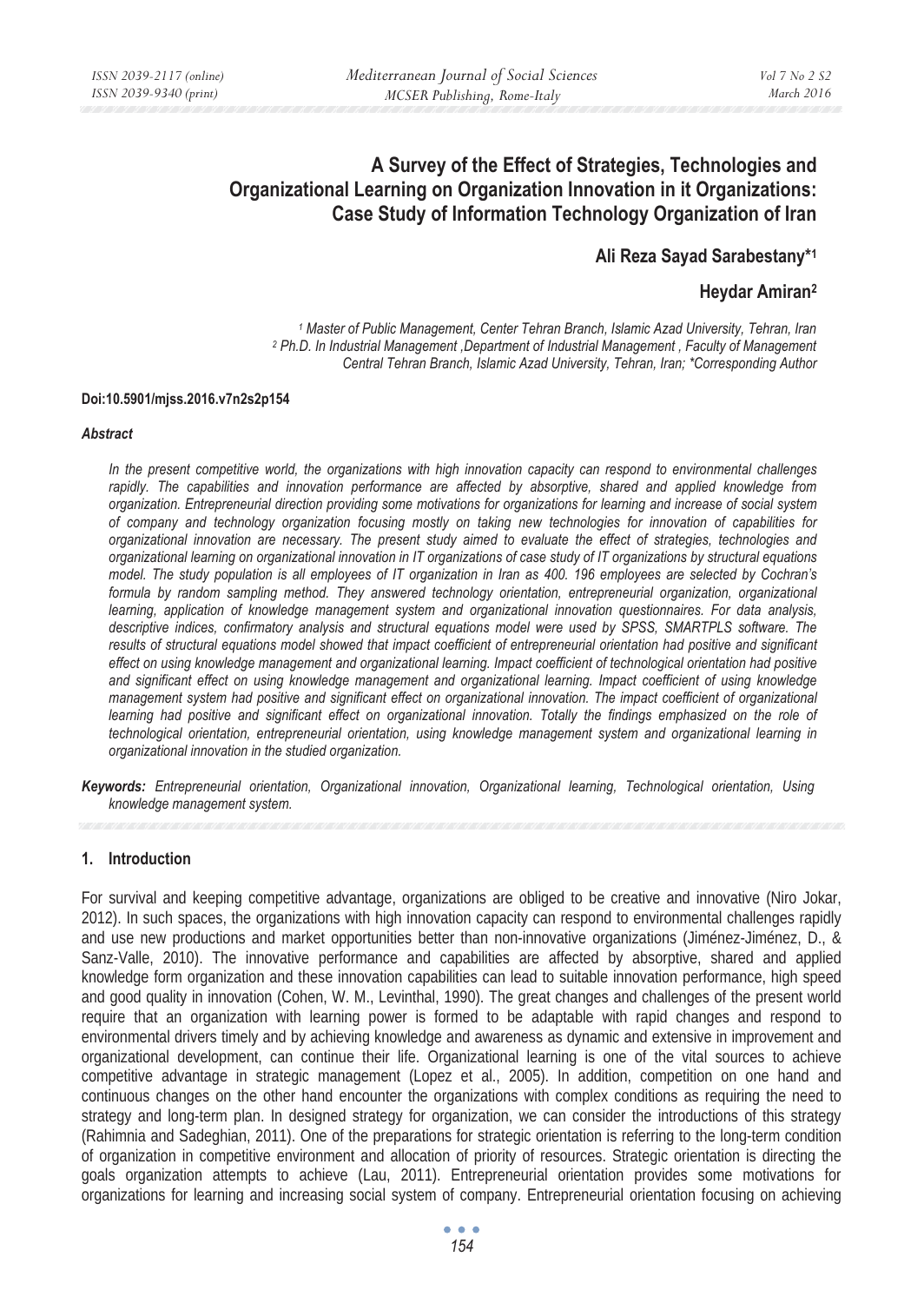| ISSN 2039-2117 (online) | Mediterranean Journal of Social Sciences | Vol 7 No 2 $S$ 2 |
|-------------------------|------------------------------------------|------------------|
| ISSN 2039-9340 (print)  | MCSER Publishing, Rome-Italy             | March 2016       |
|                         |                                          |                  |

external knowledge and developing attitude to change is effective on organizational learning (Zhou et al., 2005). Technological orientation is another key factor of development of organizational innovations as focusing mostly on acquiring new technologies for innovation of necessary capabilities for organizational innovation (Yu et al., 2013). Alos, it leads to the increase of ability of company and acquiring considerable technological foundations and using it in new products development (Gatignon H, Xuereb, 1997). Although other studies evaluated the relationship between Entrepreneurial orientation, technology, knowledge management and organizational learning on organizational innovation, their relationship was less considered in Iran. This study has an interactive view in organizational innovation and it shows how Entrepreneurial orientation, technology, knowledge management and organizational learning as formed in recent views act as coherent set in organization responsible for management, support, organizing, supervision and guiding IT sector. The present study aimed to investigate the relationship between strategic orientation (Entrepreneurial orientation and technology), knowledge management, organizational learning and organizational innovation. In this study, besides the direct effect of using knowledge management system and organizational learning on organizational innovation , indirect effect of Entrepreneurial orientation and technological orientation via knowledge management system and organizational learning on organizational innovation can be investigated.

# **2. Theoretical Basics**

According to Druker, "innovation or death"( Ortt,. vander). Innovation is a continuous and planning process increasing the power and competitive advantage of company via reduction of costs and reduction of price of products, better quality and high efficiency and effectiveness of goods and services and it increases income and fame of organization. Organizational innovation is referred to the development or acceptance of an idea or behavior in business operation as new for the entire organization. It is creating value of new technology or new administrative activities based on new products or processes (Jiménez-Jiménez, 2008). There are various types of innovations. Innovation in goods and services, innovation in strategy and structure, innovation in culture and technology. Radical innovation, gradual innovation and common innovation are other types of innovation (Mobini Dehkordi, 2008, 11). Knowledge management is conscious process of creating knowledge, validation, distribution and application. In this definition, the main components of knowledge management include information, people and system (Zarabadipour and Zargarpour, 2007). Many of theorists of management discussed about knowledge management evolution and we can refer to Peter Drueker, Powel Strawsman, and Peter Senge from US. Cohen, W. M., Levinthal (1990) stated that innovation performance and capabilities are affected mostly by absorptive, shared and applied knowledge from organization and these innovative capabilities can lead to good performance of innovation, high speed and good quality in innovation. Organizational learning is increasing ability of organization for effective and efficient works. Learning in organization is occurred when the managers and key people of organization are aware of phenomena in organization and second, this recognition is manifested beside their performance and organization complex (Senge, 1990). Friedman, V. J., Lipshitz, R., & Popper (2005) believe that to establish learning in organization, some duties and processes should be defined in roles that organizational members systematically collect, analyze, store and use the information of their performance and other members of organization as driving force of learning organization. Entrepreneurship means using opportunities, with high efforts with accepting financial, mental and social risk (Hisrich, R. D. & peters, 2002). Entrepreneurial orientation is vital widely for each type and size of organization (Chrisman, J.J., Chua, J.H.,and Sharma, 2003). John Thompson believes that Entrepreneurial orientation is a necessary requirement for all organizations (state, private, voluntary, etc.) with any size (Big, average and small)(Thompson, 1999). Technology orientation is a key factor for development of organizational innovations. Technological orientation focuses mostly on acquiring new technologies to innovate necessary capabilities and applications for organizational innovation (Yu et al., 2013). Tanriverdi (2005) states that technology orientation leads to understanding needs of knowledge in business units, facilitation of identification of resources and motivations of business units for organizational knowledge of managers. Venkatraman (1989) states that technological orientation besides creativity and technological changes leads to searching the root of problems and production of the best solutions for them.

# **3. Review of Literature**

Safarzade, Tadayon and Hormohammadi (2012) conducted a study to evaluate the effect of knowledge management strategies on innovation and organizational performance. The results showed that knowledge management had positive effect on innovation and organizational performance. In addition, organizational innovation had positive direct effect on organizational performance. In the study done by Rahimnia and Sadeghian (2011) on export companies in Mashad city, it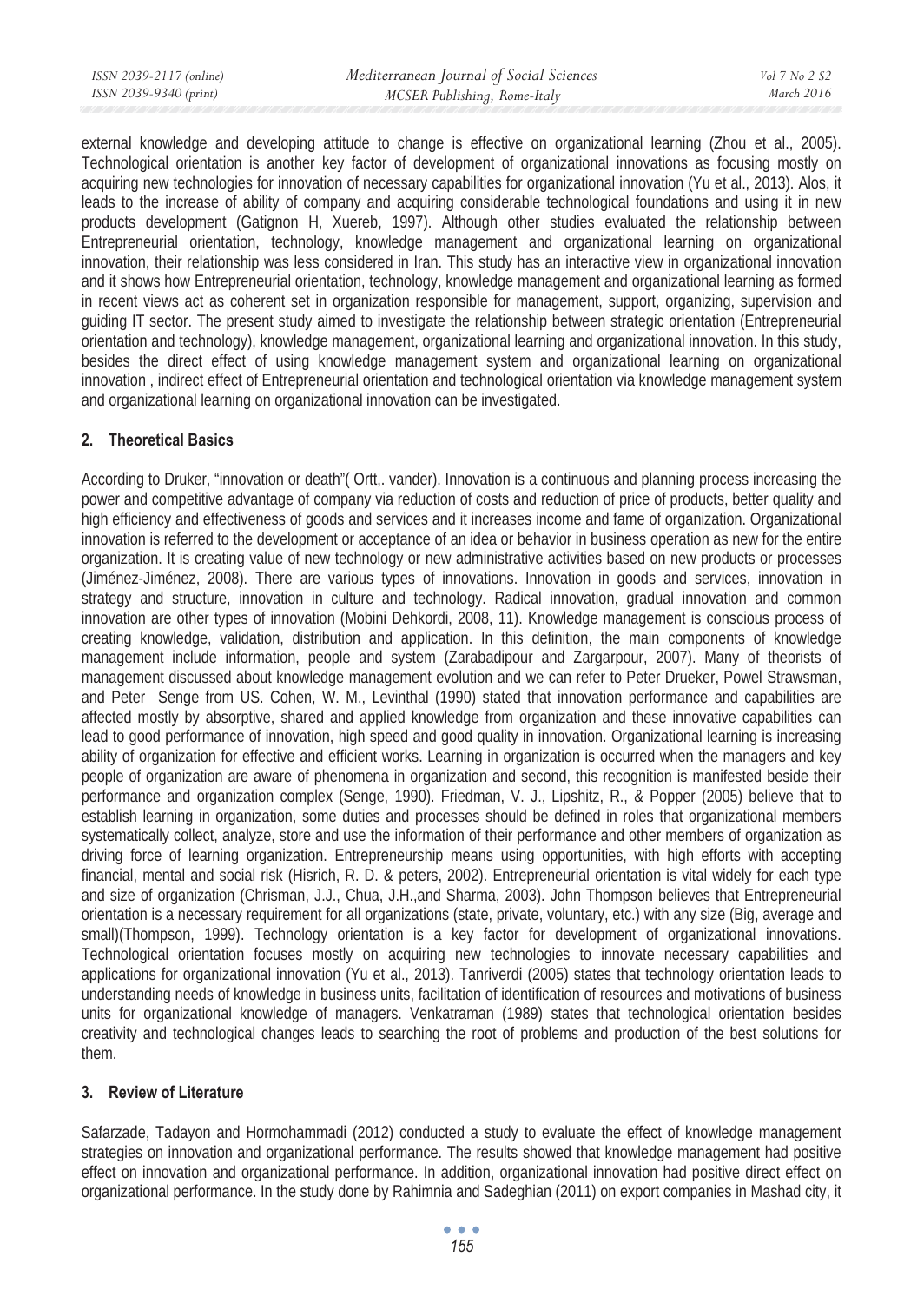| ISSN 2039-2117 (online) | Mediterranean Journal of Social Sciences | Vol 7 No 2 S2 |
|-------------------------|------------------------------------------|---------------|
| ISSN 2039-9340 (print)  | MCSER Publishing, Rome-Italy             | March 2016    |
|                         |                                          |               |

was found that strategic orientation had positive effect on success of export and future success of export. Amani (2008) evaluated the relationship between knowledge management and organizational learning with creativity and organizational innovation in managers of schools in districts 4, 9 of city. The results showed that knowledge management and its dimensions and organizational learning and its dimensions had positive and significant relationship with creativity and organizational innovation. In the study of Yu et al.,(2013) to evaluate the relationship between strategies, technologies, organizational learning and organizational innovation, it was found that entrepreneurial orientation and technology had positive and significant effect on using knowledge management and organizational learning. Organizational learning and knowledge management had positive and significant effect on organizational innovation. In the study done by Ferraresi et al., (2012) to evaluate the relationship between knowledge management variables, strategic orientation, organizational innovation and organizational performance, it was found that knowledge management had direct effect on strategic orientation but the relationship between other variables was not significant. In the study done by Theodosiou et al., (2012), the relationship between strategic orientation and company performance was evaluated. The results showed that there was a significant correlation between these two variables. Zheng et al., (2010) found that knowledge acquiring and its sharing was effective on innovation and development of product and improvement of organizational performance. In other words, integration of organizational knowledge can lead to development of product, reduction of disadvantages and increase of organizational efficiency. Hind (2008) evaluated the relationship between knowledge management and creativity and innovation of managers of high education centers. The results of study showed that knowledge management variable had positive, direct and significant effects on creativity and innovation. Also, creativity variable had positive and significant effect on innovation variable.

# **4. Conceptual Model of Study**

The variables of study and their relationship are shown in conceptual model in Figure 1.



**Figure 1 -** Conceptual model of study (Source: Yu et al ., 2013)

As shown in conceptual model of Figure 1, the following hypotheses are used:

- 1- Entrepreneurial orientation has positive effect on knowledge management system.
- 2- Entrepreneurial orientation has positive effect on organizational learning
- 3- Technological orientation has positive effect on knowledge management system.
- 4- Technological orientation has positive effect on organizational learning
- 5- Using knowledge management system has positive effect on organizational innovation.
- 6- Organizational learning has positive effect on organizational innovation.

# **5. Study Method**

This study is applied in terms of purpose and nature and is descriptive (non-experimental) in terms of method and study is correlation and structural equations model.

The study population is all employees of IT organization of Iran as 400. Based on study population, sample size is 196 based on Cochran's formula. The data collection method is library and fieldwork study.

In this study, to evaluate reliability, Cronbach's alpha coefficient and Composite reliability are used. To evaluate validity of measure, besides content validity, confirmatory factor analysis is applied.

Variables of study are entrepreneurial orientation, technological orientation as independent variable's, knowledge management and organizational learning as mediating variable and organizational innovation as dependent variable . To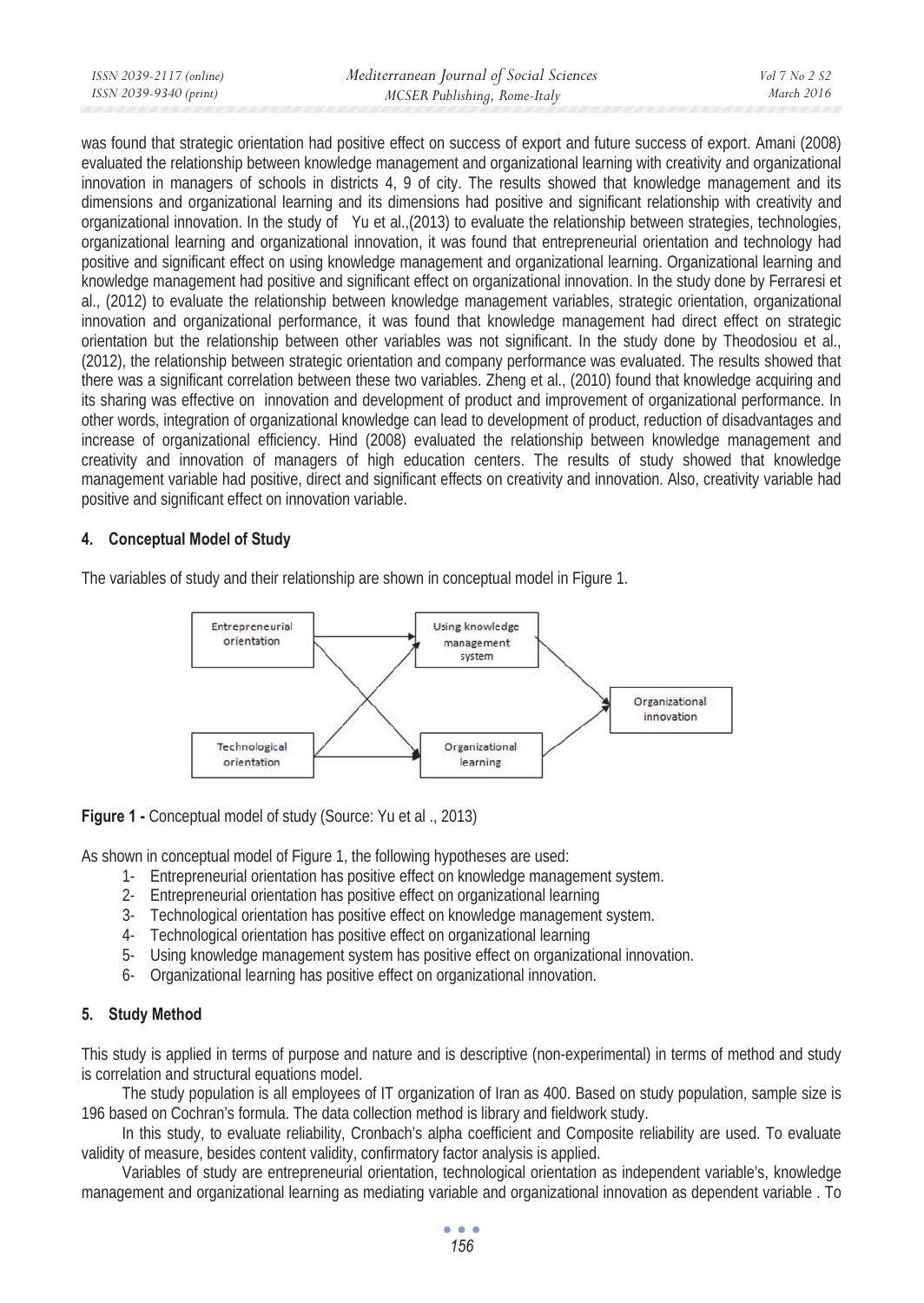measure all these variables, Yu et al., (2013) scale is applied including 4 questions for innovation, 3 questions for entrepreneurial orientation, 4 questions for technological orientation, 12 questions for organizational learning, 4 questions for measuring application of knowledge management system. For analysis of data of study, descriptive tests as percentage, mean and standard deviation and inferential tests as Pearson correlation tests, structural equations by partial least squares (PLS) are used by SPSS, SMARTPLS software.

# **6. Findings**

### *6.1 Descriptive statistics*

Findings showed that 52% of respondents were men and 48% women. The people with BA (47.96%) had the highest statistical sample. The people aged 20-30 years old were 39.76%, 31-40 years 47.46% and above 41 years 12.76% of study sample. People with work experience 1 to 5 years had the highest study sample (45.41%).

#### **7. Inferential Statistics**

### *7.1 The evaluation of reliability of measures*

To investigate reliability of constructs, Fornell and Larcker (1981) proposed three criteria as 1- Reliability of each of items, 2- Composite reliability of each of constructs, 3- Average Variance Extracted (AVE). Regarding reliability of items, factor load 0.5 and above each item in confirmatory factor analysis showed good construct. Also, factor load of items should be significant at least at level 0.01 (Gefen, D. & Straub, 2005). To evaluate composite reliability of each of constructs, Dillon – Goldstein coefficient (cp) is applied (Manuel et al., 2009). Acceptable values of c<sub>p</sub> should be 0.7 or above (Fornell and Larcker, 1981). The third indicator is the evaluation of reliability, Average Variance Extracted (Fornell and Larcker, 1981). Fornell and Larcker recommend AVE values 0.5 and above and this means that the required construct determines about 50% or above of variance of indicators. Table 1 depicts factor loads, cȡ, AVE and alpha coefficient of entrepreneurial orientation as example. The values show good reliability of constructs.

| Value T | Factor load | Item       |
|---------|-------------|------------|
| 20.961  | 0.75        | Question 1 |
| 30.513  | 0.82        | Question 2 |
| 22.888  | 0.76        | Question 3 |
| 0.82    |             |            |
| 0.61    |             | AVE        |
| ነ 7በ    |             |            |

**Table 1 -** Reliability indices of entrepreneurial orientation

# **8. Evaluation of Validity of Measures**

To evaluate the validity or divergent validity of constructs, Chin (1998) recommends two criteria as 1- The items of one construct should have high factor load on construct. Second criterion as squared AVE should be more than correlation of the construct with other constructs. This shows that the correlation of the construct with its indicators is higher than its correaiton with other constructs. Tables 2, 3 show sectional load of items on constructs of study.

| Table 2 - Crossed factor loads to evaluate validity of measures in sub-hypotheses of study |  |
|--------------------------------------------------------------------------------------------|--|
|--------------------------------------------------------------------------------------------|--|

| Variable                  | Entrepreneurial | Technological | Knowledge  | Organizational | Organizational |
|---------------------------|-----------------|---------------|------------|----------------|----------------|
|                           | orientation     | orientation   | management | learning       | innovation     |
| Organizational innovation | 0.31            | 0.40          | 0.58       | 0.49           | 0.83           |
|                           | 0.31            | 0.35          | 0.61       | 0.57           | 0.88           |
|                           | 0.32            | 0.37          | 0.68       | 0.56           | 0.88           |
|                           | 0.37            | 0.44          | 0.44       | 0.43           | 0.55           |
| Technological orientation | 0.24            | 0.85          | 0.43       | 0.45           | 0.31           |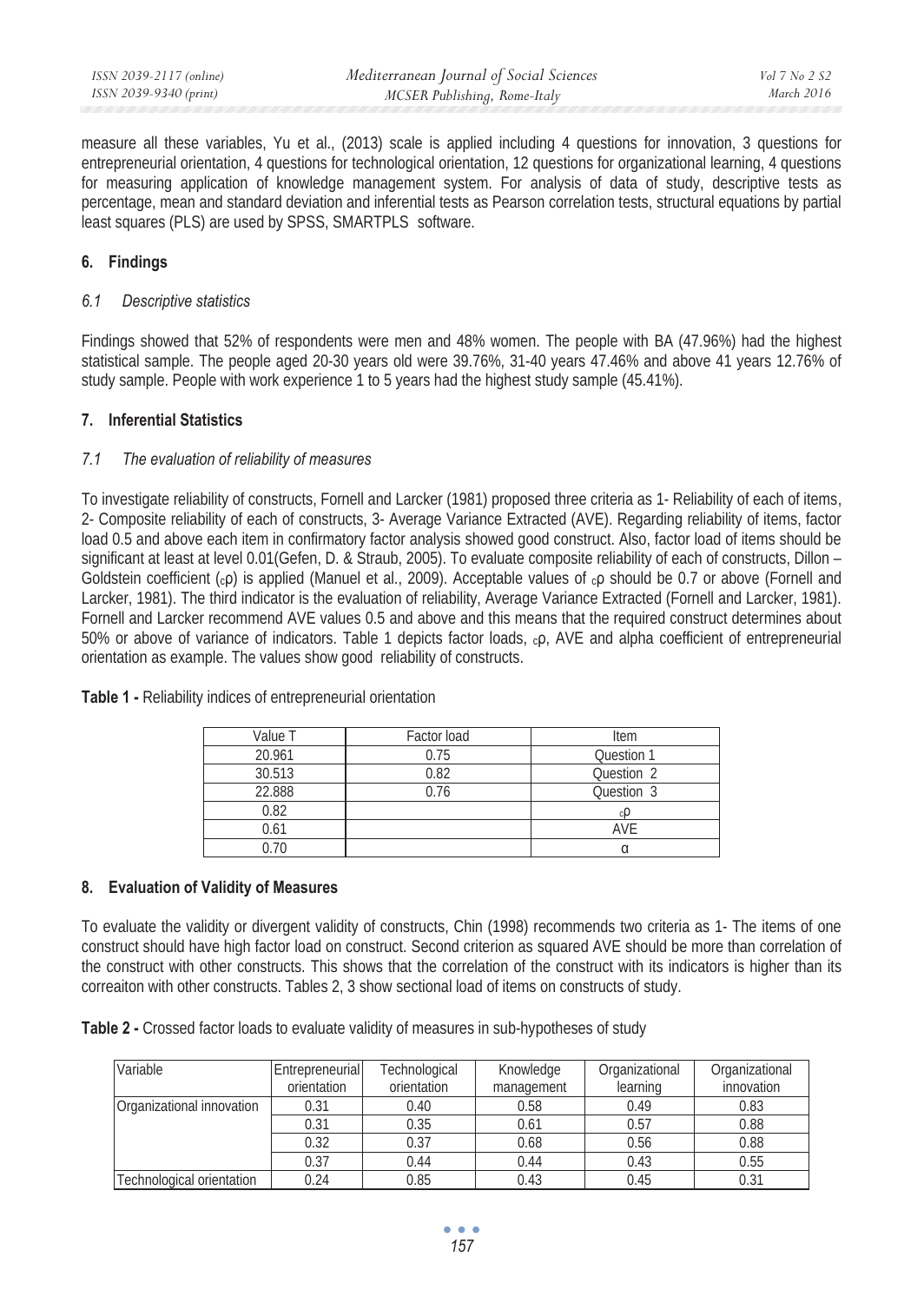*Mediterranean Journal of Social Sciences MCSER Publishing, Rome-Italy* 

|                             | 0.18 | 0.83 | 0.49 | 0.42 | 0.39 |
|-----------------------------|------|------|------|------|------|
|                             | 0.34 | 0.83 | 0.48 | 0.49 | 0.45 |
|                             | 0.39 | 0.87 | 0.60 | 0.53 | 0.46 |
| Entrepreneurial orientation | 0.75 | 0.17 | 0.39 | 0.36 | 0.27 |
|                             | 0.82 | 0.32 | 0.39 | 0.44 | 0.31 |
|                             | 0.76 | 0.31 | 0.37 | 0.34 | 0.36 |
| Knowledge management        | 0.38 | 0.34 | 0.77 | 0.49 | 0.65 |
|                             | 0.35 | 0.43 | 0.78 | 0.65 | 0.61 |
|                             | 0.37 | 0.45 | 0.76 | 0.68 | 0.57 |
|                             | 0.40 | 0.59 | 0.77 | 0.59 | 0.48 |
| Organizational learning     | 0.29 | 0.41 | 0.61 | 0.79 | 0.59 |
|                             | 0.22 | 0.40 | 0.61 | 0.67 | 0.48 |
|                             | 0.36 | 0.47 | 0.48 | 0.69 | 0.38 |
|                             | 0.48 | 0.34 | 0.44 | 0.71 | 0.44 |

As shown in the above Tables, all items had highest factor load on their construct and minimum distance between factor load of their construct more than 0.1 and it showed study constructs had good divergent validity. Table 3 reports the results of evaluation of second criterion. As shown in Table 3, squared mean of extracted variance of all variables of study was higher than their correlation with other variables. Thus, the second criterion of evaluation of divergent validity is satisfied. In addition, correlation of all variables was positive and significant.

**Table 3 -** Correlation matrix and squared mean extracted variance of each of study variables

|                                                                                      |                     |                     |                     |                     | Variable                    | No. |
|--------------------------------------------------------------------------------------|---------------------|---------------------|---------------------|---------------------|-----------------------------|-----|
|                                                                                      |                     |                     |                     | 0.78                | Entrepreneurial orientation |     |
|                                                                                      |                     |                     | 0.85                | $*$ <sup>0.33</sup> | Technological orientation   |     |
|                                                                                      |                     |                     | $*$ <sup>0.57</sup> | $*$ <sup>0.49</sup> | Using knowledge management  |     |
|                                                                                      | 0.68                | $*$ <sup>0.45</sup> | $*$ <sup>0.52</sup> | $*$ <sup>0.52</sup> | Organizational learning     |     |
| 0.79                                                                                 | $*$ <sup>0.52</sup> | $*$ <sup>0.74</sup> | $*$ <sup>0.48</sup> | $*$ <sup>0.41</sup> | Organizational innovation   |     |
| Note: Values on diagonal of correlation matrix of square mean of extracted variance. |                     |                     |                     |                     |                             |     |

### **9. Structural Model Test**

### *9.1 Structural model for main hypothesis*

To predict organizational innovation, proposed conceptual model is investigated by structural equations modeling and partial least squares is used to estimate the model. Structural model test and study hypotheses in PLS method are possible via evaluation of path coefficients (factor loads) and R2 values (Seyed Abbaszade et al., 2012). Also, bootstrap methods (300 sub-samples) are used to compute T statistics values to determine significance of path coefficients. The path coefficients are used to determine the share of each of predictive variables in explanation of criterion variance and R2 values show explained variance of criterion variable by predictive variables. In addition, Q2 Stone – Giesser coefficient is used to evaluate predictively of dependent variables from independent variables. Positive values of this coefficient showed predictability. Figure 2 shows tested model of the relationship between study variables. Entrepreneurial orientation and strategy orientation have positive and significant effect on using knowledge management system and organizational learning. Using knowledge management system and organizational learning have positive and significant effect on organizational innovation. The values in the circle are explained variance of study variables.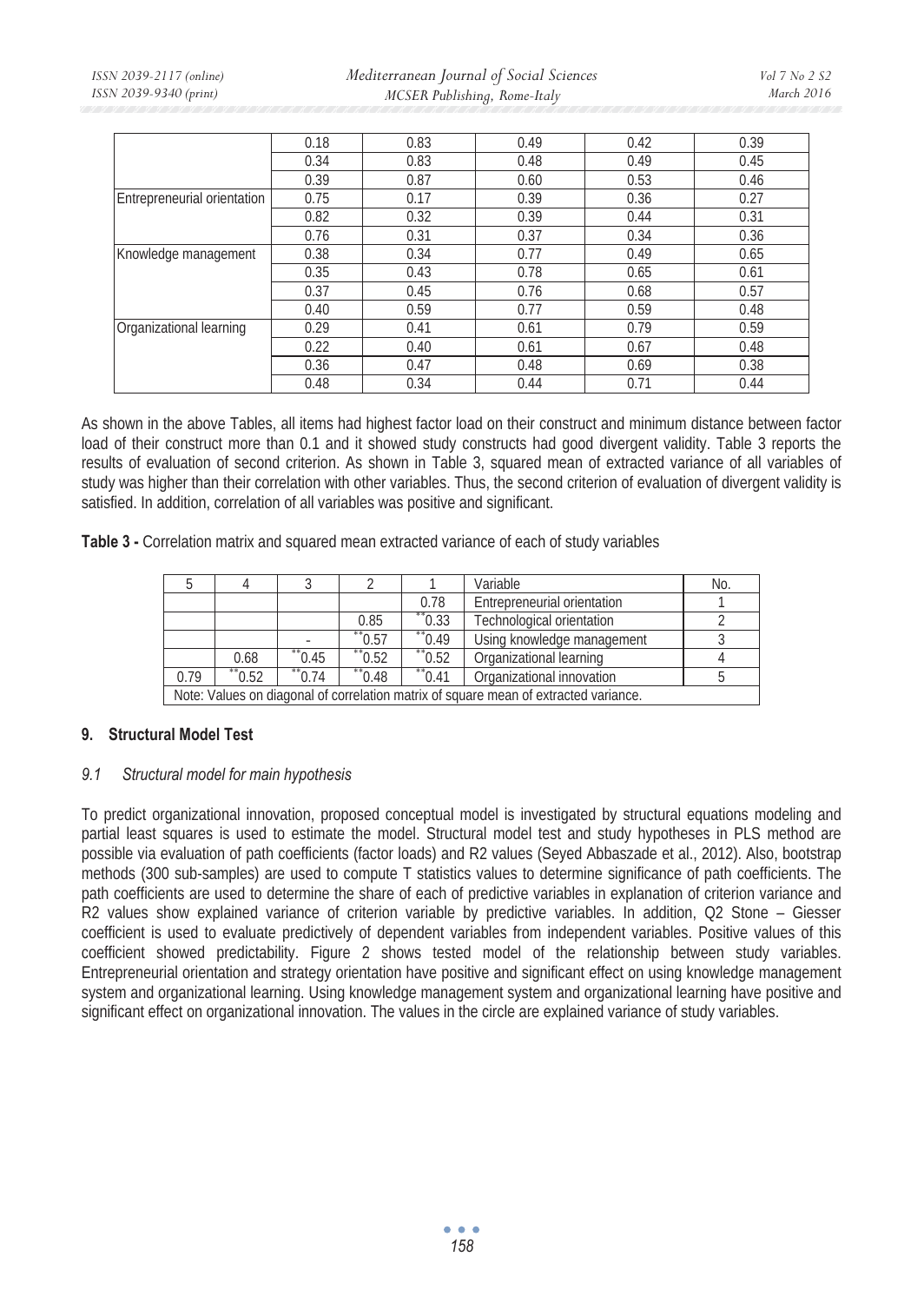

**Figure 2 -** Tested model of study

T-coefficients above  $\pm 1.96$  to  $\pm 2.58$  are significant at level 0.05 and t-coefficients above  $\pm 2.58$  are significant at the level 0.01. As shown in Figure 3, t-coefficients of all paths are above 2.58 and it shows that all paths are significant at the level 0.01. The direction of t-coefficients in all paths is positive and it shows positive and significant effect.



**Figure 3 -** Tested model t-coefficient

In Table 4, the estimation of direct, indirect coefficients and total variables of study is reported. As shown in Table 4, entrepreneurial orientation and strategy orientation had positive and significant effect on using knowledge management system and organizational learning. Using knowledge management system and organizational learning has positive and significant effect on organizational innovation. In addition, entrepreneurial orientation and strategy orientation via organizational learning and using knowledge management system had indirect positive and significant effect on organizational innovation. As shown in Table 4, 56% of variance of organizational innovation, 41% of organizational learning variance and 45% of variance of using knowledge management system were explained by model of study.

|  | <b>Table 4</b> - The direct, indirect, total coefficients and explained variance |
|--|----------------------------------------------------------------------------------|
|--|----------------------------------------------------------------------------------|

| Explained variance Total effect Indirect effect Direct effects Variables |                    |             |                                    |
|--------------------------------------------------------------------------|--------------------|-------------|------------------------------------|
|                                                                          |                    |             | On organizational innovation from: |
| ).56                                                                     | $**$ $0.21$<br>U.Z | $**$ $0.21$ | Organizational learning            |

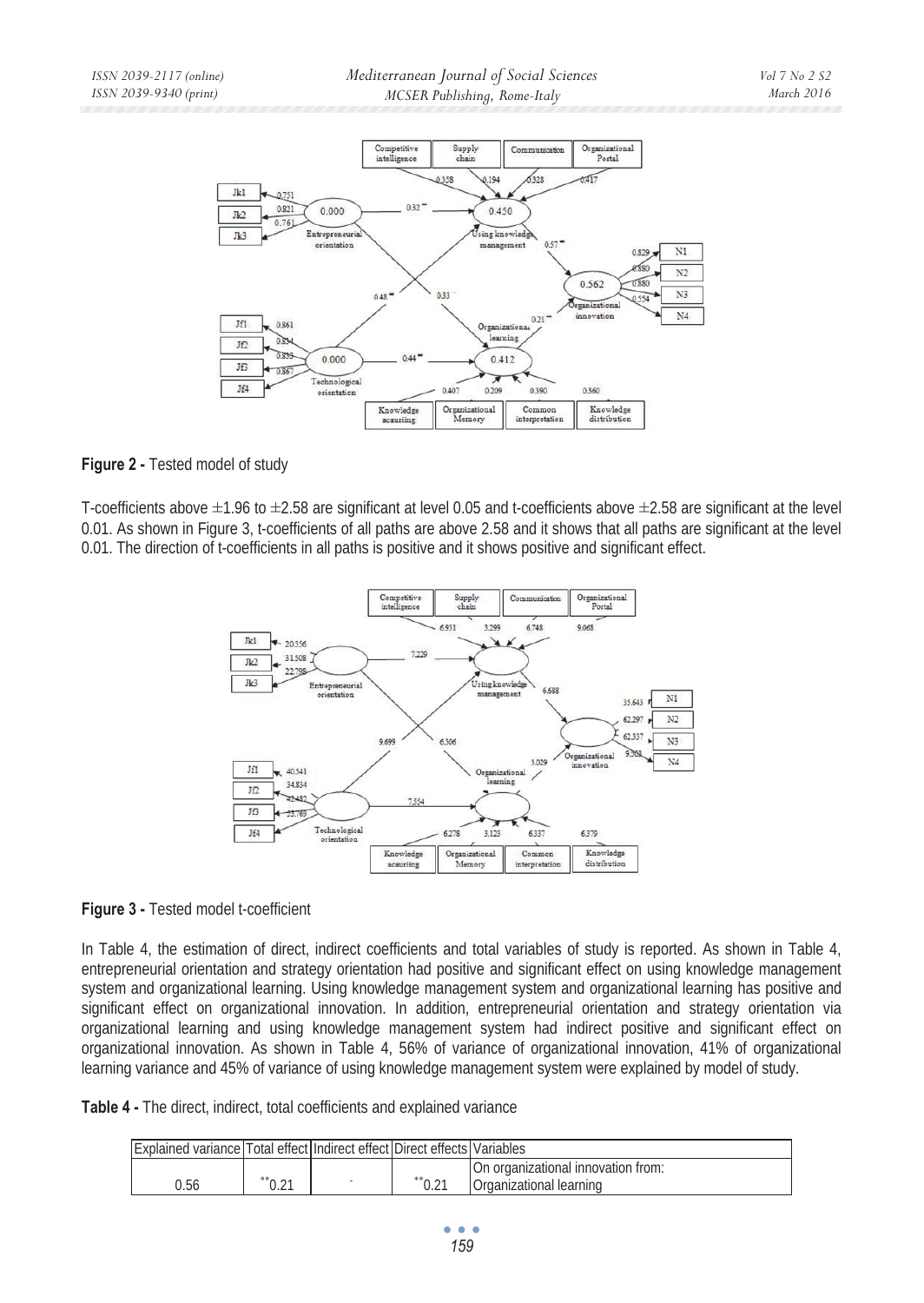|      | $*$ <sup>0.57</sup>    |                        | $*$ <sup>0.57</sup>   | Using knowledge management Technological orientation |
|------|------------------------|------------------------|-----------------------|------------------------------------------------------|
|      | $*$ <sup>**</sup> 0.37 | $*$ <sup>**</sup> 0.37 |                       | Entrepreneurial orientation                          |
|      | $*$ <sup>0.26</sup>    | $*$ <sup>0.26</sup>    |                       |                                                      |
|      |                        |                        |                       | On organizational learning from:                     |
| 0.41 | $*$ <sup>0.44</sup>    |                        | $*$ <sup>0.44</sup>   | Technological orientation                            |
|      | $*$ <sup>*</sup> 0.33  |                        | $*$ <sup>*</sup> 0.33 | Entrepreneurial orientation                          |
|      |                        |                        |                       | On using knowledge management system from:           |
| 0.45 | $*$ <sup>0.48</sup>    |                        | $*^*0.48$             | Technological orientation                            |
|      | $*$ <sup>*</sup> 0.32  |                        | $*$ <sup>*</sup> 0.32 | Entrepreneurial orientation                          |

 $*p<0.05$ ,  $*p<0.01$ 

Table 5 shows the explained variance, Communality and redundancy of study variances. As shown in Table, all values of Communality and redundancy are positive and it shows good quality of present study model.

| Table 5 - Explained variance of Communality and redundancy of variables |  |
|-------------------------------------------------------------------------|--|
|-------------------------------------------------------------------------|--|

| CV- Communality | $Q2$ <sup>O</sup> CV-Redundancy <sup>(</sup> | Explained variance Study variables |                             |
|-----------------|----------------------------------------------|------------------------------------|-----------------------------|
| 0.636           | 0.353                                        | 56%                                | Organizational innovation   |
| 0.515           | 0.158                                        | 41%                                | Organizational learning     |
| 0.595           | 0.201                                        | 45%                                | Using knowledge management  |
| 0.717           | 0.717                                        |                                    | Technological orientation   |
| 0.606           | 0.606                                        |                                    | Entrepreneurial orientation |

# *9.2 Structural model fit*

Finally, to show validity of study findings, fit indices of structural equations by partial least squares is used.

There are some methods to evaluate the validity of model in PLS. These methods are called Cross-validation including the evaluation of validity of CV- Communality and CV-Redundancy (Tenen Haus et al., 2005). As shown in Table 5, positive value of Communality and redundancy for all variables show good quality of measurement model. In addition to the above indices, general fit index of model in PLS is Goodness Of Fit (GOF) and it is used to evaluate validity or quality of PLS model as general. This index acts like fit indices of Lisrel model and is ranging 0 to 1 and values close to 1 indicate good quality of model. In the present study, for the tested model, absolute fit GOF was 0.54 and the value for this fit index indicated good fit of tested model.

### *9.3 Study hypotheses test*

First hypothesis: Entrepreneurial orientation had positive effect on using knowledge management system.

Findings of Table 4 showed that impact coefficient of entrepreneurial orientation had positive and significant effect on using knowledge management system  $(\beta=0.32)$  at level P<0.01. Thus, first hypothesis of study is supported and entrepreneurial orientation has positive and significant effect on using knowledge management. This finding is consistent with the results of study of Yu et al., (2013). This finding shows that when the organization predicts business trends by necessary indices as company strategy, strategic resources, relationship with customers and value network, business trends in organization are followed and rapid reaction is shown and it is attempted to detect opportunities to develop business and the probability of using knowledge management in organizations is increased.

Second hypothesis: Entrepreneurial orientation has positive effect on organizational learning.

Findings of Table 4 show that impact coefficient of Entrepreneurial orientation on organizational learning (*ȕ*=0.33) is positive and significant at the level P<0.01. Thus, second hypothesis is supported and Entrepreneurial orientation has positive and significant effect on organizational learning. This finding is consistent with the results of study of Yu et al. , (2013) and Zhou et al., (2005). Zhou et al., (2005) in this finding states that Entrepreneurial orientation provides some motivations for organizations for learning and increase of social system (interactions, communication among employees) of company. In addition, Entrepreneurial orientation via focusing on external knowledge acquiring and development of attitude to change is effective on organizational learning. Thus, Entrepreneurial strategic orientation causes that the organization has open approach (is not resistant against change and it is prepared to be adaptable with environmental changes) to environment responses as an opportunity and this leads to resources commitment to detect opportunities, continuous organizational learning.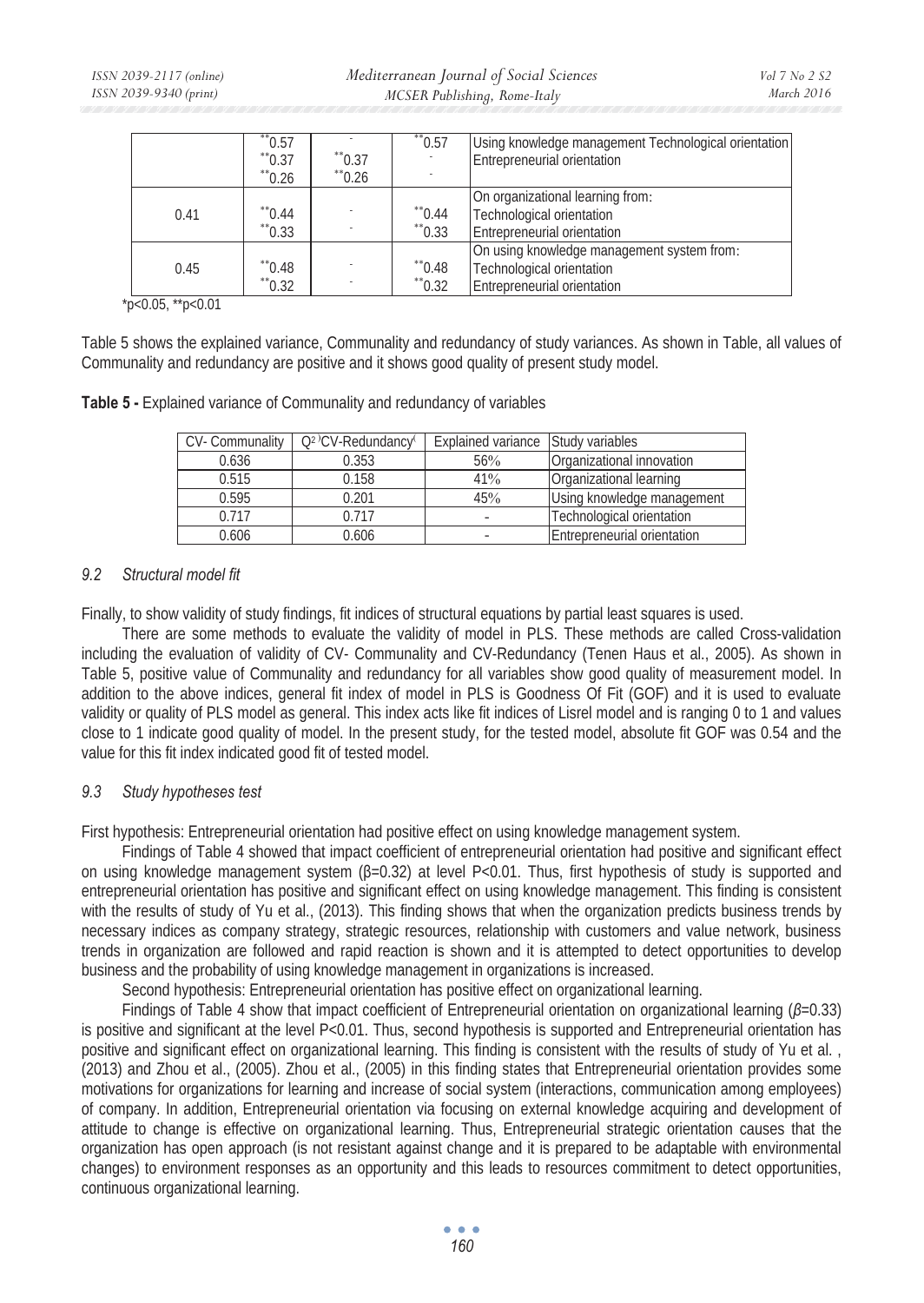Third hypothesis: Technological orientation has positive effect on using knowledge management system.

The findings of Table 4 show that impact coefficient of technology orientation on using knowledge management system  $(\beta = 0.48)$  was positive and significant at level P<0.01. Thus, third hypothesis of study is supported and technological orientation has positive and significant effect on using knowledge management system. This finding is consistent with the results of study of Yu et al., (2013). This finding shows that when the company focuses on using information systems, using advanced technologies and technological innovations, the probability of using knowledge management system in organizations. Thus, technological orientation can make knowledge management processes and systems as available to achieve knowledge and this can lead to value-added creation for organization.

Fourth hypothesis: Technological orientation has positive effect on organizational learning.

Findings of Table 4 show that impact coefficient of technological orientation had significant and positive effect on organizational learning ( $\beta$ =0.33) at level P<0.01. Thus, fourth hypothesis of study is supported and technological orientation has positive and significant effect on organizational learning.It is consistent with the studies of Y u et al ., (2013). This finding shows that technological orientation via achieving new technologies and using them can increase knowledge and ability of company and achieving technologies foundations and using it in organization and it is effective on organizational learning.

Fifth hypothesis: Using knowledge management system has positive effect on organizational innovation.

The findings of Table 4 show that impact coefficient of using knowledge management system on organizational innovation ( $\beta$ =0.57) is positive and significant at the level P<0.01. Thus, fifth hypothesis is supported and using knowledge management system has positive and significant effect on organizational innovation. This finding is consistent with the results of study of Liao, S., & Wu (2010) and Yu et al., (2013). This finding shows that when there is innovation in organization, knowledge management facilitates knowledge integration between work units and groups and it also facilitates knowledge among the groups and knowledge is integrated rapidly and effectively. In addition, knowledge management provides required tools, processes and infrastructures for knowledge sharing among the employees and it is effective on organizational innovation. Thus, we can say, without knowledge, there is no innovation. In other words, innovation is not created in vacuum and it needs conditions, grounds.

Sixth hypothesis: Organizational learning has positive effect on organizational innovation.

The findings of Table 4 show that impact coefficient of organizational learning has positive and significant effect on organizational innovation ( $\beta$ =0.21) at level P<0.01. Thus, sixth hypothesis of study is supported and organizational learning has positive and significant effect on organizational innovation. This finding is consistent with the results of study of Yu et al., (2013). Regarding this finding, we can say increase of organizational learning via achieving new knowledge, acquiring skills, necessary capacities for competitive advantage, acquiring new knowledge outside organization, development of knowledge and sharing them enables the organization to perceive the needs of customers and competitive conditions better and increase organizational innovation along the development of new products and they can achieve competitive advantages and improve organizational performance. Organizational learning is the process of achieving and improvement of new knowledge and capacities. This process can improve organizational activities. Improvement of knowledge helps the facilitation of efficiency, productivity and innovation and effectivness. The good sharing and productivity of knowledge and its correct transfer provides an opportunity for the members of organization to start learning and employees are motivated to create new knowledge and apply new knowledge for organizational innovation. At the past, the organizations were in stable environment and prediction of future events was impossible as managers can manage and plan under reliable conditions. Gradually, the changes of science and technology, economy, culture and politics affect the organizations rapidly. Thus, organizational leaders found that they should view learning as valuable phenomenon and develop an organization for success in creating better future as learning continuously and they be successful in organizational innovation for their survival against the changes.

# **10. Discussion and Conclusion**

Totally, the results showed that impact coefficient of entrepreneurial orientation had positive and significant effect on using knowledge management system  $(\beta=0.32)$  and organizational learning  $(\beta=0.33)$ . Impact coefficient of technological orientation had positive and significant effect on using knowledge management system  $(\beta=0.48)$  and organizational learning  $(\beta=0.33)$ . The impact coefficient of using knowledge management had positive and significant effect on organizational innovation ( $\beta$ =0.57). The impact coefficient of organizational learning on organization innovation ( $\beta$ =0.21) was positive and significant. In addition, entrepreneurial orientation and technological orientation via using knowledge management system and organizational learning had indirect, positive and significant effect on organizational innovation. Regarding the explained variance of study variables, 56% of organizational innovation variance was explained by present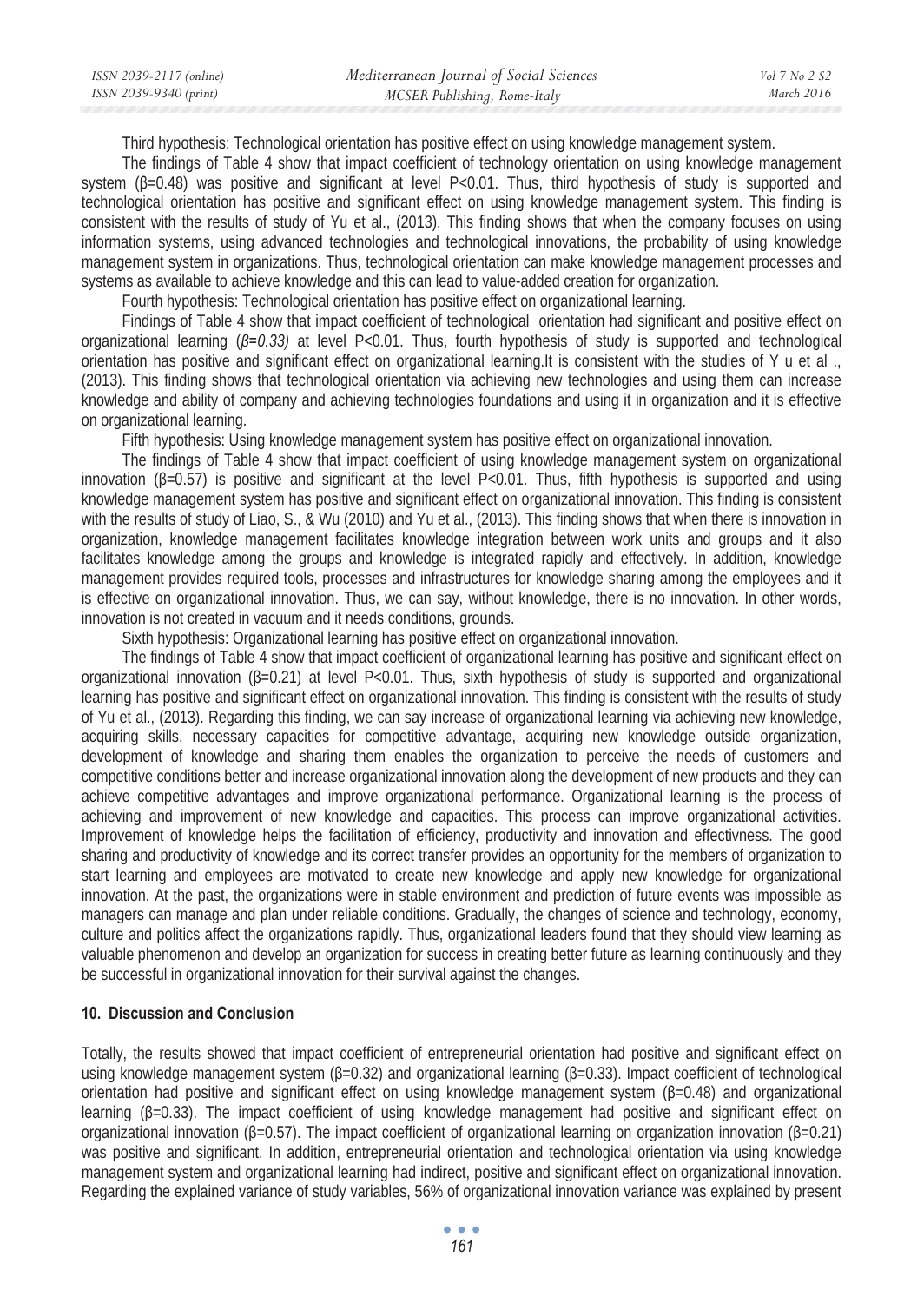| ISSN 2039-2117 (online) | Mediterranean Journal of Social Sciences | Vol 7 No 2 S2 |
|-------------------------|------------------------------------------|---------------|
| ISSN 2039-9340 (print)  | MCSER Publishing, Rome-Italy             | March 2016    |

study model. Thus, the results of present study emphasized the role of entrepreneurial orientation, technology, using knowledge management system and organizational learning in organizational innovation. In addition, based on the finding, we can say entrepreneurial and technological orientation indirectly was effective on organizational innovation via using knowledge management system and organizational learning.

### **11. Study Recommendations**

- a. It is proposed that IT organization in Iran by emphasis on prediction of business and rapid reaction to new opportunities, encourage the employees to use knowledge management systems in organization. The role of managers is of great importance in this regard.
- b. The managers of IT organization in Iran via entrepreneurial orientation or the efforts to detect opportunities to develop business encourage the employees to achieve external knowledge and develop attitude to changes and increase organizational learning.
- c. IT organization in Iran by emphasis on using information systems in decision making, outputs of information systems and using technologies can support the planning, use knowledge management system in organization as technology orientation increases the general perception of the need to knowledge, identification of knowledge resources and motivation to use organizational knowledge.
- d. IT organization in Iran by encouraging employees to use new technologies affects curiosity and inclination to increase knowledge and learning of employees. Technological orientation besides creativity and changes of technology can lead to searching the problems and generation of the best solutions and increase of knowledge and organizational learning.
- e. Leaders should have some abilities to facilitate the fulfillment of using knowledge management system. These skills include directing organizational change process, creating importance of knowledge sharing among employees, keeping their morale and creating norms encouraging knowledge sharing. Like all change and organizational improvement plans, support and commitment of top management of organization to knowledge management project is vital.
- f. IT organization applies competitors, customers, suppliers and other partners to achieve new knowledge and organizational innovation.
- g. IT organization in Iran by holding educational courses of managers, can be aware of important outcomes of technological and entrepreneurial orientation and teach them how we can use strategic orientations to increase organizational learning and knowledge and organizational innovation.

# **References**

- Ani, M. (2008). The evaluation of the relationship between knowledge management and organizational learning with organizational creativity and innovation in managers of schools of districts 4, 9 of Tehran. MA thesis of educational management of Shahid Beheshti University.
- Rahimnia, F., Sadeghian, H. (2011). Strategic orientation and success of export companies. Researches of organizational resources management. 1(1): 115-136.
- Zahedi, Sh., Najari, R. (2008). Productivity of human resources and knowledge management.
- Zarabadipour, S., Zargarpour, H. (2007). The evaluation of delays of a national project by knowledge management. The articles of the first national conference on knowledge management.
- Mirmohammad, A., Amanisari Beglou, J., Khezri, A., Pashoy, Q. (2012). An introduction to structural equations modeling by PLS method and its application in behavioral sciences. Publisher: Orumie University publications.
- Safarzade, H., Tadayon, A., Hormohammadi, M. (2012). The investigation of the effect of strategies of knowledge management on innovation and organizational performance (case study of health centers of north of Fars). Scientific-Research journal of health of Yazd. 11(1): 76-86.
- Mobini Dehkordi, A. (2008). New approach to formation of national space of innovation, management and human resources in oil industry. 2: 2.
- Nayer, N., Jokar, A. (2012). The relationship between knowledge management and creativity among librarians of academic libraries of Shiraz city. Health information management. 9(2): 224-232.
- Chin, W. W. (1998). The partial least squares approach to structural equation modelling. In G. A. Marcoulides (Ed.), Modern methods for business research. Mahwah, NJ: Lawrence Erlbaum Associates, Inc. 295–336.
- Chrisman, J.J., Chua, J.H., Litz, R. (2003). A unified systems perspective of family firm performance: An extension and integration. Journal of Business Venturing, 18: 467–472.
- Cohen, W. M., Levinthal, D. A. (1990). Absorptive capacity: A new perspective on.